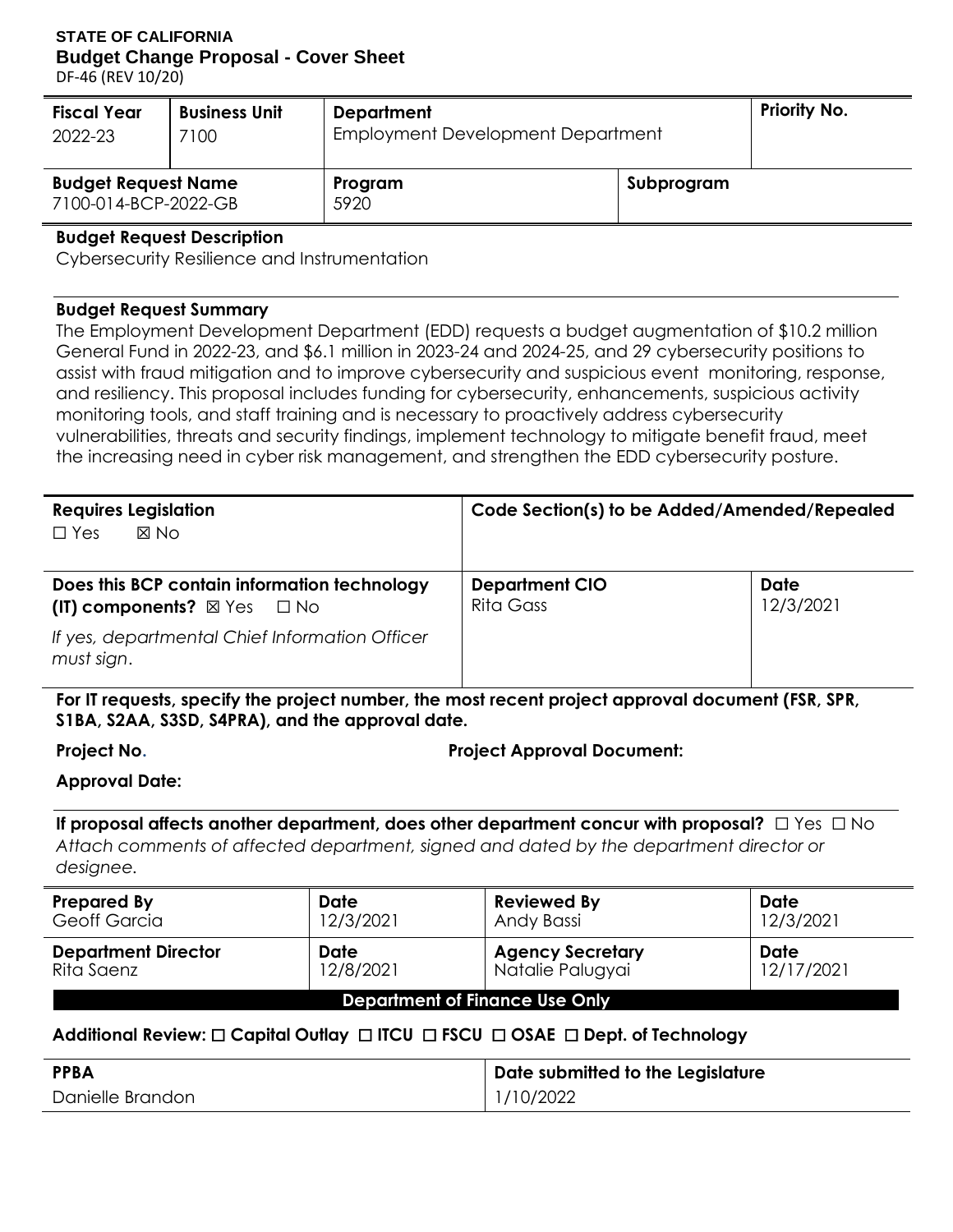#### **A. Budget Request Summary**

 \$10.2 million General Fund in 2022-23and \$6.1 million General Fund in 2023-24 and 2024-25, and 29 cybersecurity positions to assist with fraud mitigation and to improve cybersecurity and suspicious event monitoring, response, and resiliency. This proposal includes funding for cybersecurity, enhancements, suspicious activity monitoring tools, and staff training and is necessary to proactively address cybersecurity vulnerabilities, threats and security findings, implement technology to mitigate benefit fraud, meet the increasing need in cyber risk The Employment Development Department (EDD) requests a budget augmentation of management, and strengthen the EDD cybersecurity posture.

#### **B. Background/History**

 EDD is one of the largest state departments with employees at service locations throughout the state offering a wide variety of services to millions of Californians through Job Service, Workforce Investment, and Labor Market Information programs. EDD's benefit programs administer billions of dollars in benefits each year to provide financial stability to workers and communities. As California's largest tax collection agency, EDD also handles the audit and collection of payroll taxes (over \$80 billion in 2020-21) and maintains employment records for Unemployment Insurance (UI), Paid Family Leave (PFL), State Disability Insurance (SDI), more than 18 million California workers.

 The cyber threat landscape faced by EDD has been proven to be unprecedented and is global in nature, is very complex, and is the new normal. The EDD must consistently bolster its information security resources for protecting claimants, employers, and internal information.

 California regulations and statutes place the responsibility on state agencies and departments, specifically to maintain its technology ecosystem while protecting the information contained therein. With the demand of customer needs for online services and making systems available 24 x 7 as well as the need to work remotely and recommendations from the Strike Team and CSA for implementing digital technologies, the EDD expanded its reliance on IT and automation. In addition to the cybersecurity risk that must be managed, systems. EDD is continuing to defend and protect against a worldwide effort to use Botnet (compromised computers that are controlled by cyber criminals) to deny EDD services to dollars in fraudulent claims being paid out. Although, pandemic related benefit claims may decrease, cyber-attacks and benefit program fraud will still be there and the complexity will remain the same, if not, would become more complex. the EDD experienced an unprecedented scale of cyber-attacks and fraud against the EDD legitimate benefit claimants. These cyber-attacks and UI fraud tactics represent billions of

 In addition, EDD is continuously audited by control agencies such as Department of Labor (DOL), Internal Revenue Services (IRS), CA State Auditors, CA Department of Military, CA Department of Technology (CDT), and other internal/external required audits. Prior to the COVID-19 pandemic, the EDD had audit findings that dated as far back to 2016 that were not remediated. Most recently, EDD has accrued over 40 additional findings including business operational issues as a result of an independent security assessment and audit in 2020. The inability to address audit findings timely is due to the lack of resources, ineffectiveness of the current ITB structure of siloed security lines of business and lack of appropriate tools.

 The EDD needs information security resources. The approval of the request for the additional positions and funding of security controls will increase EDD's ability to protect itself from compromise, proactively mitigate vulnerabilities, respond effectively and timely to any breach and proactively monitor and address the constant evolving cyber-attacks and benefit fraud tactics that are being utilized by individuals, organized criminals, and foreign nation state.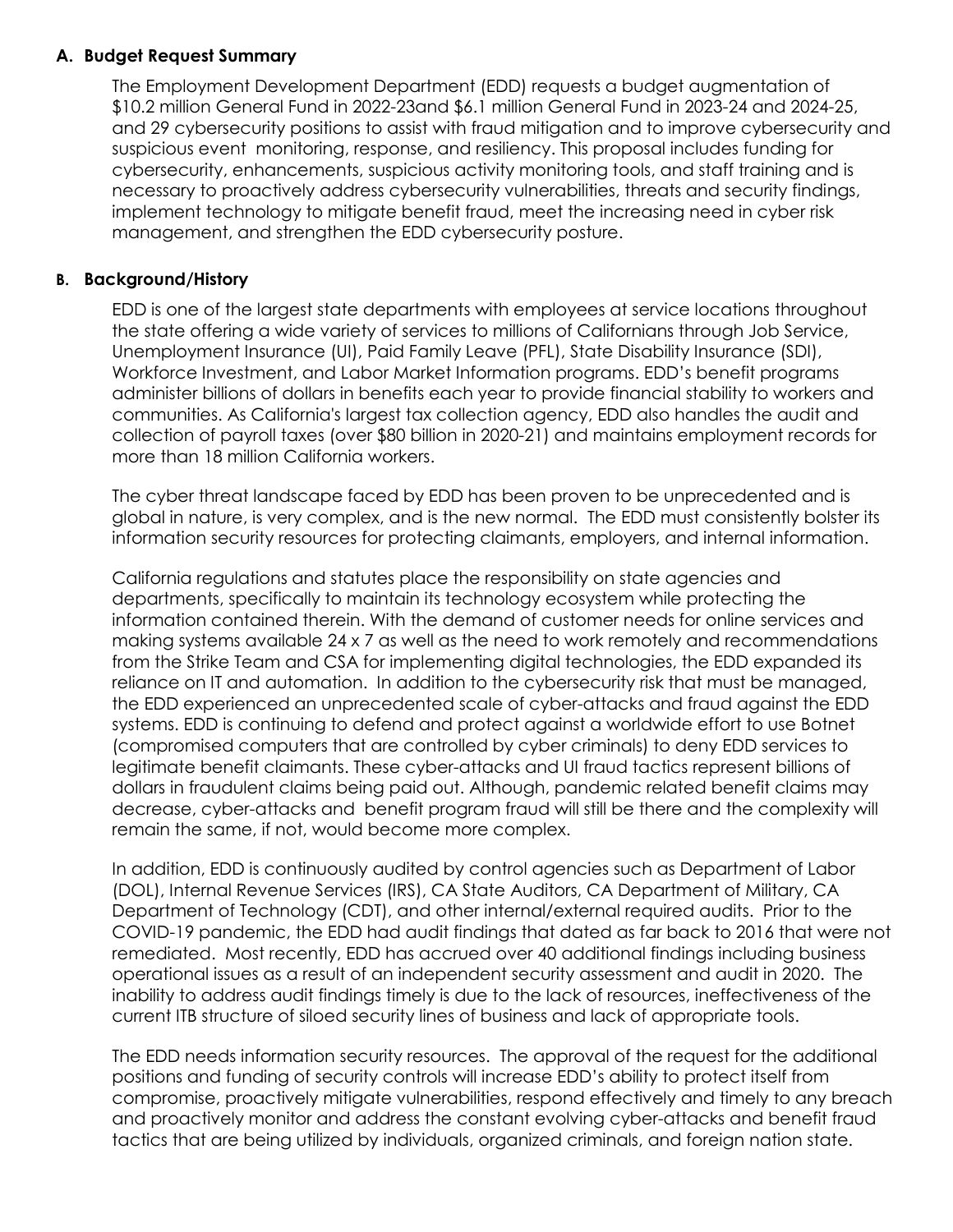#### **C. State Level Consideration**

 This proposal supports the Administration's strategic goal of sustainable and secure business operations by addressing the immediate cybersecurity and fraud challenges EDD faces. This will also build long-term, sustainable, and flexible processes that will allow EDD to serve the people of California securely. This proposal will ensure that EDD addresses issues raised by the California State Auditor, Strike Team, California Cybersecurity Integration Center (Cal-CSIC) and the Legislature regarding cybersecurity.

 The state's UI program has drawn significant attention due to the substantial service challenges faced during the pandemic. The ITB is responsible for securing EDD's information systems and safeguarding information assets. Increasing ITB's capabilities and capacity is necessary in order for EDD to be successful. With the continued underfunding from the federal government, the department has no other options for additional funding to address these mission critical responsibilities.

 This proposal directly addresses compliance with the following statewide directives, federal laws, and guidelines to safeguard the EDD's information, data, and technology:

- Executive Order B-34-15 Increase California's preparedness to respond to cyberattacks.
- Chapter 518, Statutes of 2015 (AB 670) IT Security Assessments.
- Chapter 508, Statutes of 2016 (AB 1841) Cyber-security Incident Response Planning.
- California Department of Technology Strategic Plan Vision 2023.
- 20 CFR §603.9(b) (1): Requires unauthorized access and disclosure of Unemployment Compensation (UC) data.
- IRC §6103(p) (4): Requires that agencies receiving federal tax information (FTI) comply with Publication 1075 - Tax Information Security Guidelines for Federal, State and Local Agencies.
- Civil Code §1798.24(e): Requires agencies to keep an accounting of disclosures of personal information.
- SAM §5330: Requires each state entity to ensure compliance with information security requirements, both internally and externally.
- SAM §5335: Requires each state entity to continuously monitor its information systems for signs of suspicious or inappropriate activity.
- SAM §5335.1: Requires each state entity to implement a continuous monitoring program to facilitate ongoing awareness of vulnerabilities and to support risk management decisions.
- SIMM 5300-B: Foundational framework comprised of 30 priority security objectives to assist state entities with prioritization of their information security efforts.

#### **D. Justification**

 This proposal is to fund a Cyber Security Division (CSD), augment staff focused on cybersecurity, supporting fraud related technologies risk management, and implement additional security and internal controls and tools, thus formalizing EDD's cybersecurity management program, mitigating security findings, enhancing and/or replacing inadequate security tools/solutions, procuring additional security control services essential in improving fraud mitigation practices and securing data entrusted to the EDD. Specifically, the requested additional IT resources, funding for cybersecurity technology tools and training will address the following: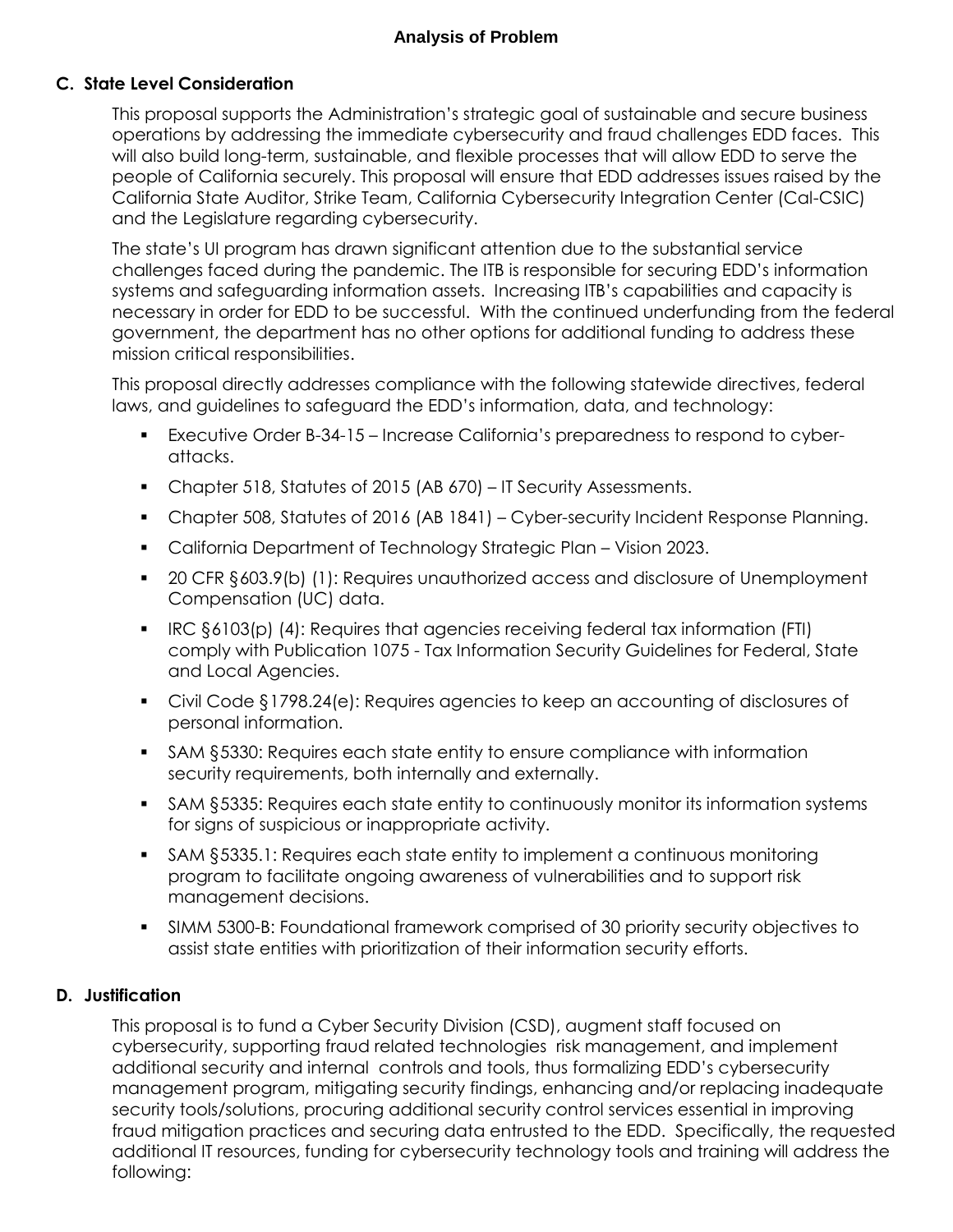- Continuous identification and mitigation of evolving cyber threats and fraud.
- other EDD information asset. Safeguard the security and integrity of the claimants and employers' data and
- Address the Plan of Action and Milestone audit and assessment findings by control agencies.
- Unify EDD's security lines of business into one division to streamline processes and effectively support EDD's mission in order to improve accountability and response management.
- Meet current and future workload demands due to ever increasing cyber threats and benefit fraud.
- **Compliance with State and Federal policies.**
- Implement security controls to support technical modernization against identity theft, identity fraud, ransomware, and cyber-attacks threats and reducing the risk and adverse impacts of data breaches.

 Without the staffing increase and ability to modernize its security instrumentation and tools, the EDD will be constrained in its ability to secure, monitor, and respond to advancing security threats. This would place California's most critical benefit and tax programs at risk of compromise. Since the EDD's programs are needed the most during extreme economic downturns, the inability of EDD to protect these programs would have catastrophic impacts to California's most at-risk citizens.

**Establish A Formal Cyber Security Program.** Currently the EDD cybersecurity is managed via cross divisional lines within EDD ITB and a siloed Information Security Office. In addition, the current ITB resources are insufficient to adequately perform some of the functions essential to conducted by the Department of Military and the Department of Technology. By establishing an adequately staffed CSD and consolidating the Information Security Office with all the security related functions across the Divisions, the EDD will have a robust and effective cybersecurity, and risk management program. This will allow the CSD to provide continuous improvement of the EDD cybersecurity program, deliver dedicated protection of critical UI, DI, Tax and Workforce systems and satisfy Information Security requirements as required by control agencies. establish and sustain the EDD cybersecurity program as noted in the security findings

agencies.<br>The justification substantiates the new Division structure and the request for the 29 new CSD permanent positions which includes a new Career Executive Assignment (CEA) level which will give cybersecurity more visibility, and much needed governance and authority that is lacking in the existing EDD structure. The new positions will be needed to resolve the audit findings, classification of the threat analysis and remediation as necessary while supporting the current which are additional and unplanned workload that require analysis, evaluation of the findings, and future workload.

The following is the breakdown of the requested positions:

- $-1.0$  CFA
- **1.0 IT Manager II**
- 6.0 IT Manager I
- **1.0 IT Specialist III**
- **11.0 IT Specialist II**
- 8.0 IT Specialist I (Range C)
- 1.0 Office Technician (Typing)

The total cost of the staffing including salaries and benefits totals to \$6.1 million annually.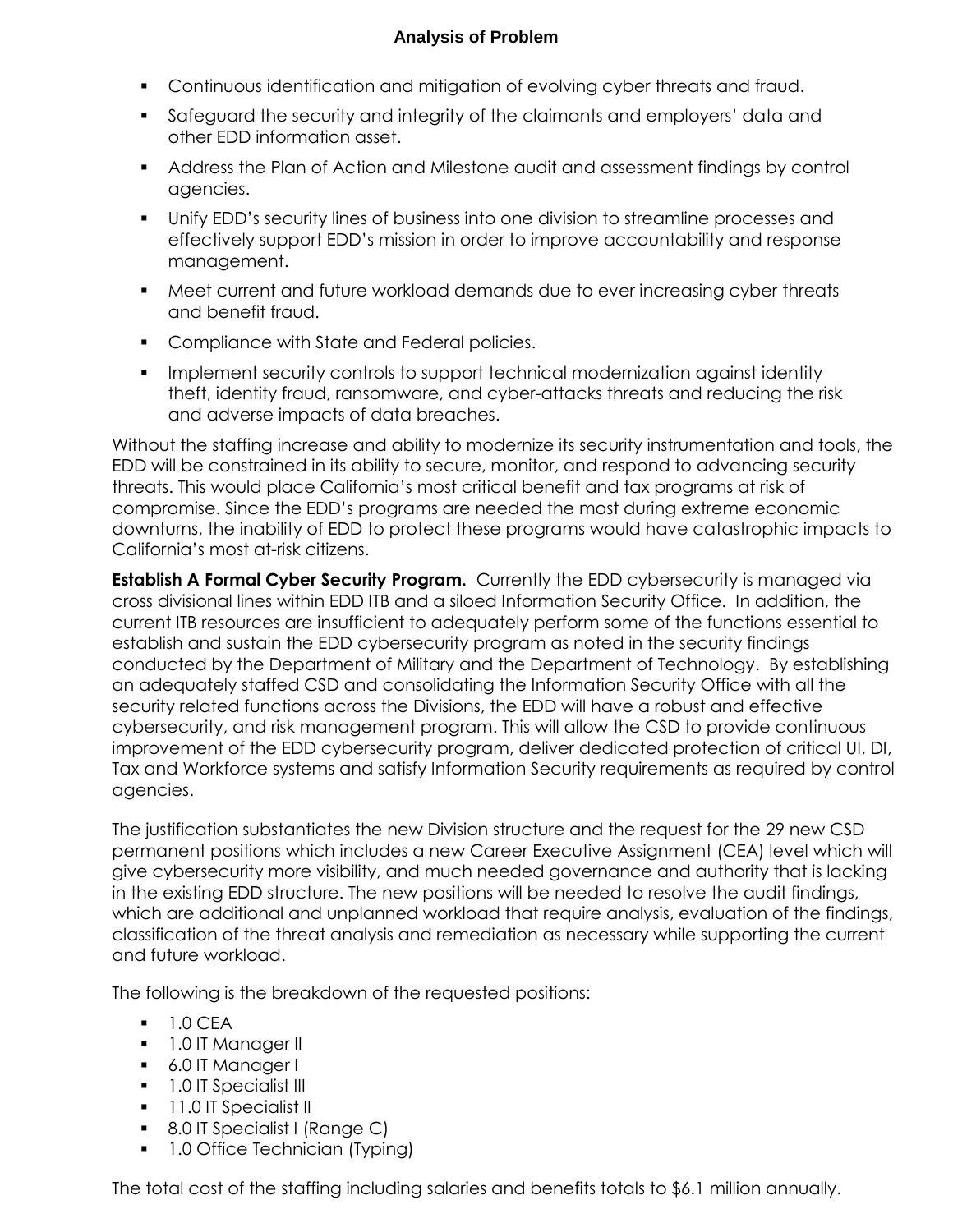#### **Integrated Risk Management (IRM)/Governance Risk and Compliance (GRC) Security Tool.**

 The IRM and GRC security is necessary to support the EDD cybersecurity Program. The IRM and GRC tools included in this proposal total to \$1.2 million. Along with the additional staffing, this tool will address the deficiencies of EDD's security governance and management cited by the CMD and CDT audits respectively. These tools will provide the following:

- Track cyber threat and fraud issues from identification through resolution.
- Comprehensive risk management framework (RMF) that includes risk appetite, risk calculation methodologies, risk acceptance criteria, risk categories, etc.
- analyze, evaluate and treat information security risks. Risk assessment methodology, detailed workflows, and procedures to identity,
- **Policy and Compliance Management to develop a strong IT security risk program to** meet current and future IT security assessments and CDT audit requirements.
- Risk management, real-time risk identification, business and IT service performance data, and requirement repository for automated controls testing, and continuous monitoring of the enterprise, and establishes a risk register and treatment plan.
- Ability to address and complete all identified IT security assessments and audit findings in a timely manner.
- Risk communication tools for inclusion of the business and Executive Management.
- audit assurance, and optimizing resources for internal audits. Audit management for scoping and prioritization of audit engagements, enhancing

 **Data Discovery and Classification Tool.** This tool will allow EDD to be in accordance with SAM and SIMM policies of classifying all information assets (records, file, and /or databases). Each of these information assets requires categorization and classification for proper security controls to prevent unauthorized access or misuse. With automated tools to assist in the classification of information systems and information assets the risk of not having the appropriate safeguards in place to protect the information will be mitigated. With the and classification program, EDD will be able to automatically classify and categorize Discovery and Classification tool included in this proposal totals to \$1.4 million. Implementing a Data Discovery and Classification tool will achieve the following: automated tool and integration service(s) to implement an enterprise-wide data discovery information, automate remediation of data and applicable security permissions, and automatically prohibit data from being stored or processed on inappropriate assets. The Data

- Create user awareness on data classifications and the appropriate handling of the data.
- Accurate data discovery, classification, and categorization of all data with minimal impact to EDD personnel.
- other tools that EDD operates like, Data Loss Prevention systems, to ensure data moving from system to system or cloud services have correct classification and the ability to ensure only appropriate and authorized data is allowed in these systems. Automatically classify data within metadata and alternate data streams allowing
- Persistent classification that cannot be changed by unauthorized users.
- Minimize data access to protect EDD data by ensuring appropriate security policies are enforced and identify when data was last accessed for record management and ensuring data is properly managed through its lifecycle.
- Assign accountability to data owners that will allow them to make appropriate decisions on how data is used internally and externally.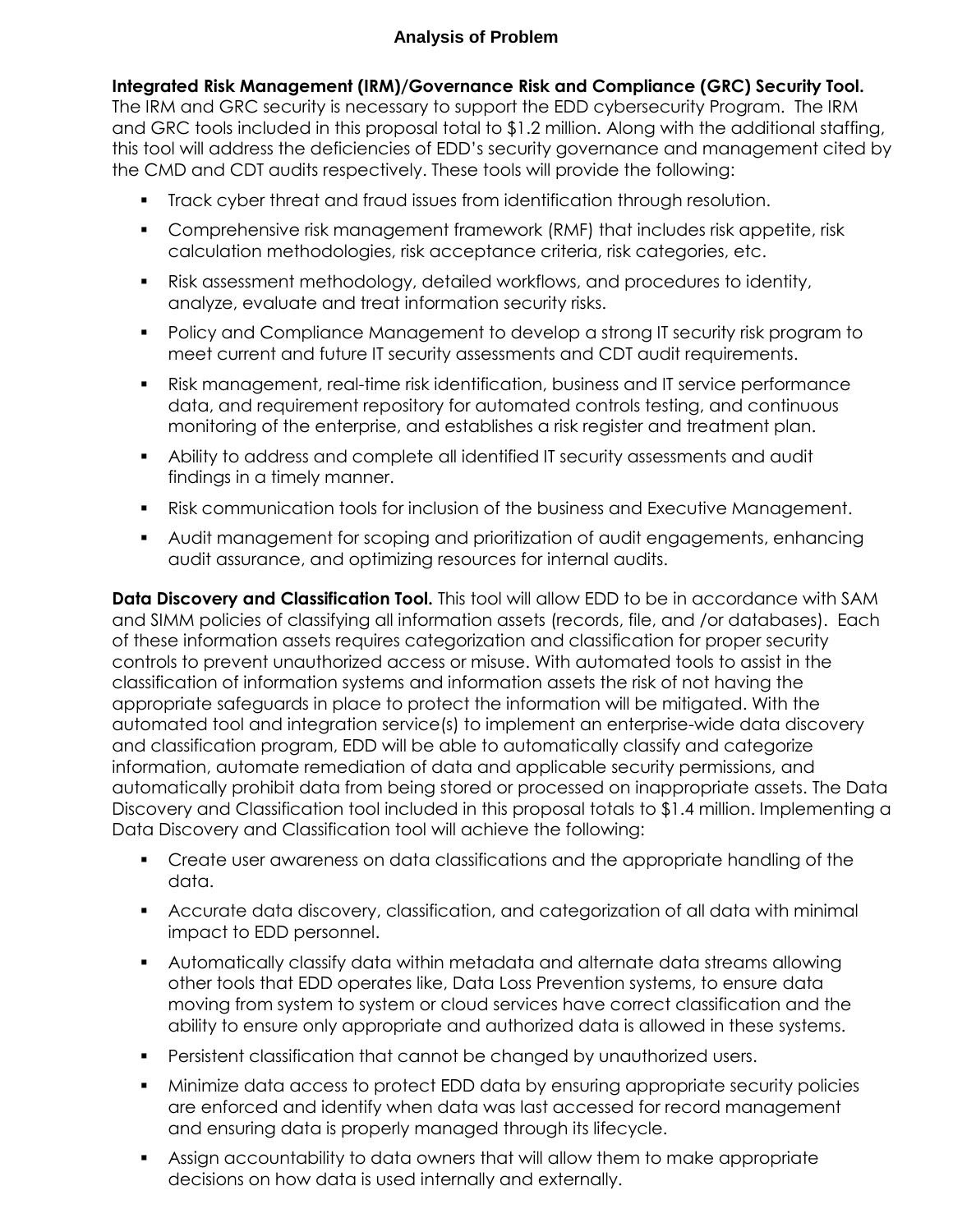- **IDENTIFY UNITE:** 1 dentify unsafe sensitive data and ensures remediation.
- Enforce data governance and streamline data discovery and classification processes.
- **Comply with SAM, SIMM, IRS PUB 1075, and FIPS 199.**

 **Application Security Assessment Tools.** State agencies are mandated by SAM 5315.4 to develop and implement a system security test and evaluation plan. The EDD is further applications due to their interaction with Federal Taxpayer Information (FTI). EDD has numerous open source plug-ins, Application Programming Interfaces (APIs), and public coding repositories to speed application delivery and improve the user experience. These and Employer Tax. mandated by the IRS PUBLICATION 1075 to perform monthly vulnerability assessments of EDD's custom developed applications that leverage multiple programming languages, third-party applications serve the breadth of EDD's programs including Workforce Services, UI, SDI, PFL,

 EDD does not currently possess the tools and resources to perform comprehensive security reviews of application code including third party libraries and publicly sourced code to identify and remediate potential exploitation points and system vulnerabilities. Software vulnerabilities are identified daily, and exploitation of those vulnerabilities are rapidly used by cyber criminals. EDD often relies on vendors to perform these security reviews prior to software releases. This dependency on external vendors would be reduced by developing this capability internally to EDD.

 The EDD's applications have millions of lines of code that further complicate security reviews and remediation efforts. With EDD's rapid pace of system enhancement delivery, the EDD is not equipped to adequately ensure each optimization effort is thoroughly reviewed for new vulnerabilities.

 The Application Security Assessment tools included in this proposal total to \$1.5 million. For the EDD to meet its mandates and protect the integrity of EDD data, the Department requires modern security testing tools. These tools will provide the static and dynamic application security testing tools and software composition analysis to identify security vulnerabilities in integrated open-source and third-party application components, which will provide the following:

- **Compliance with SAM and IRS PUBLICATION 1075, specifically where FTI is present.**
- **Capability to conduct thorough testing at the source code level.**
- time and effort for recoding, especially prior to code being used in production. Complex coding will be reviewed and rapidly remediated, reducing the amount of
- All system enhancement efforts will be thoroughly tested prior to being placed into production for use by the claimants / customers of California.
- Ability for code to be secured across multiple user platforms like desktop web, mobile apps, and APIs.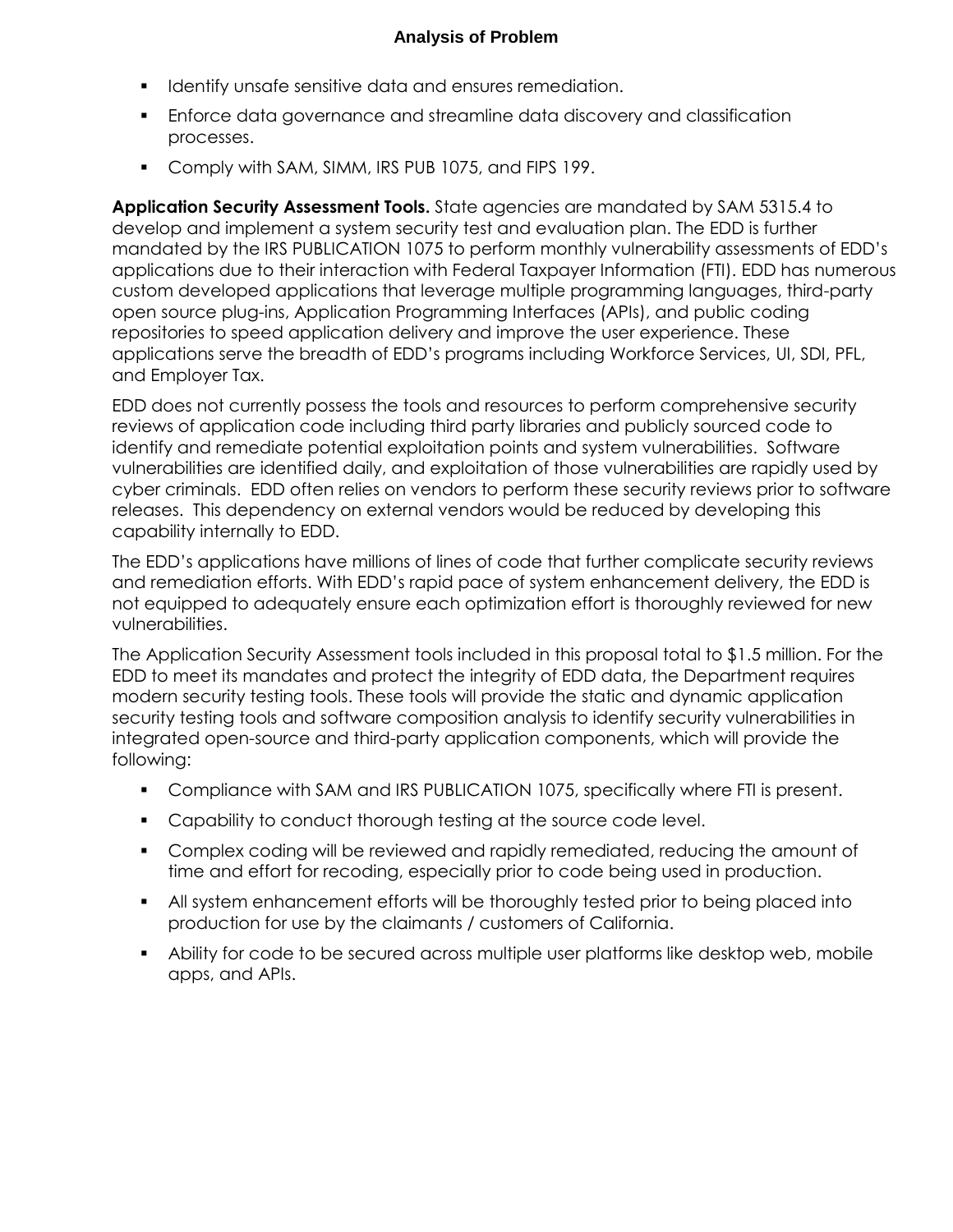- Ensures third party and open source libraries used with EDD coding are not vulnerable and understand what the current risks are by using them within EDD's code base.
- Updated tools ensure the EDD can defend against the newest, known vulnerabilities.

#### **E. Outcomes and Accountability**

 This proposal supports the Administration's strategic goal of sustainable and secure business operations by addressing the immediate cybersecurity and benefit fraud challenges EDD faces while also building long-term, sustainable, and flexible processes that will allow EDD to better serve the people of California securely. This proposal will ensure that EDD addresses regarding security and benefit fraud. issues raised by the California State Auditor, Strike Team, Cal-CSIC, and the Legislature

 The state's UI program has drawn significant attention due to the substantial service challenges faced during the pandemic. The ITB as a support Branch for the EDD's programs needs to be able to increase its capabilities and capacity in order for EDD to be successful. With the continued underfunding from the federal government, the department has no other options for additional funding.

 Approving and funding the request for 29.0 positions, tools, training, and services and ongoing operating expenses will:

- **IMPROVE the EDDs cybersecurity posture, compliance with SAM, SIMM, IRS PUB 1075**  regulations and the NIST SP 800-53 Security and Privacy Controls for Information Systems and Organizations.
- Provide CFSD with the capability to manage critical risks and findings identified in the CMD independent security assessment, and CDT audit.
- Reduce the risk of a data breach of claimant records, tax records and other EDD information assets.
- Allows the EDD to continue teleworking status in a safe and secure manner.
- Creates dedicated information security team(s) to monitor, detect, and prevent cyberattacks and the evolving threats.
- A dedicated Cybersecurity team that will work with EDD program/business fraud specialist, to ensure technology is implemented and supported to enable fraud to be detected, prevented, and possibly recaptured.
- **Protect confidential data of all Californians of working age from unlawful disclosure.**
- Keep up with the higher demands from claimants/customers, and other EDD business programs for critical services.
- Provides the ability for the EDD to securely transition into a Cloud environment with sufficient tools, training, and staffing.
- **Development of the CSD and workforce growth will provide better support and services** to the EDDs business/benefit programs workforce growth.
- **IMPROVE facilitation and coordination of EDD data sharing between external public and** private partners.
- **Reduce the risk of litigation from data breaches.**
- **Provide the appropriate classifications and staffing levels with the correct tools, training**  and implementation services needed to support the EDD's mission, growth, compliance with State/federal rules and to prepare/respond to the evolving threat landscape.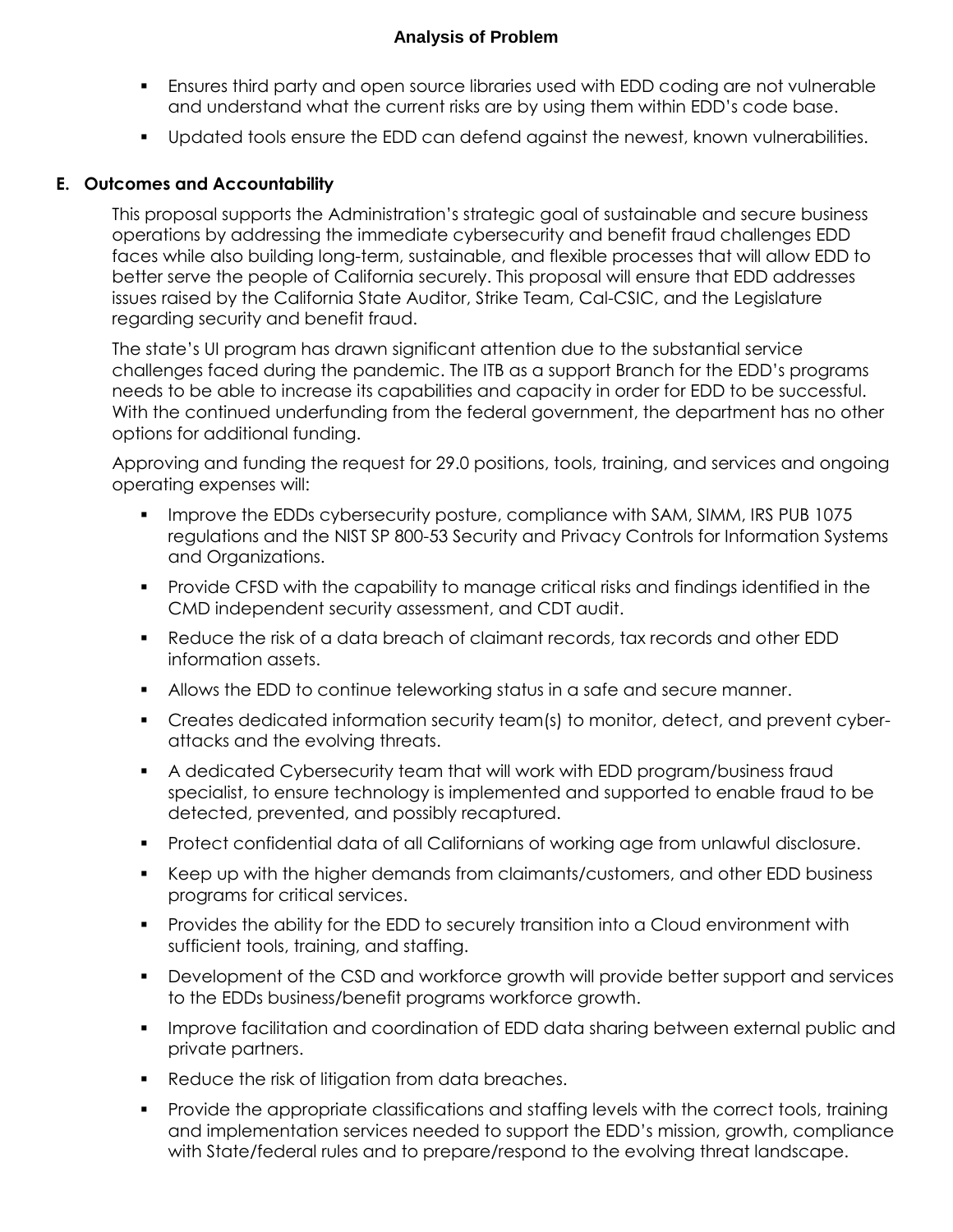#### **F. Analysis of All Feasible Alternatives**

 **Alternative 1**: Approve funding request of \$10.2 million in 2022-23, \$6.1 million in 2023-24, and 29.0 ongoing positions to equip the EDD with advanced cybersecurity instrumentation through the following security tools: integrated risk management, data discovery and classification, and application security assessment, in addition to professional services to improve the EDD's cybersecurity monitoring, response, and resiliency.

#### **Pros:**

- Enhances the EDDs cyber security posture to allow the EDD to stop evolving threats, identify breaches faster, rapidly contain and remediate breaches, and reduce the resulting impact from breach occurrences.
- The EDD will improve its custom enterprise applications and infrastructure resiliency to compromise, through comprehensive training and improved staff skillsets.
- **The EDD will be able to address security assessment and audit findings from the IRS,** DOL, CSA, Cal-CSIC, CDT and CMD.
- Provides the necessary tools and implementation services to comply with State and Federal governance, risk, data classification and categorization policies and requirements.
- **Ensures compliance with State and federal laws.**
- the best chance to stop cyber and other risks that threaten the ability to effectively deliver services in real time. Perform incident triage prioritization and response to notable events, which provides
- **Provide the means for improving monitoring, patching, hardening, perimeter security,**  access controls, account management, data classification, configuration management, IT asset management, IT application security, audit trails, phishing prevention, and risk assessment and management.

#### **Cons:**

Requires an increase to EDD's appropriation that will impact the General Fund.

**Alternative 2:** Approve \$6.1 million and 29.0 positions in 2022-23 to address cybersecurity workload.

#### **Pros**:

 EDD will have the necessary state staffing to begin enhancing the Department's cybersecurity posture.

#### **Cons**:

- Requires an increase to EDD's appropriation that will impact the General Fund.
- Without the security tools, the Department will not be able to improve its custom enterprise application's resiliency to compromise which may result in data breaches and reputational degradation.
- Without the security tools, the EDD will not be able to keep up with the rapidly evolving threat landscape impacting technology and government.
- IT staff without the required security tools will continue to rely on outdated knowledge and practices in the performance of their duties.
- Without the security tools, additional time will be spent trying to understand and address application issues which may expose EDD systems, and networks to cyberattacks.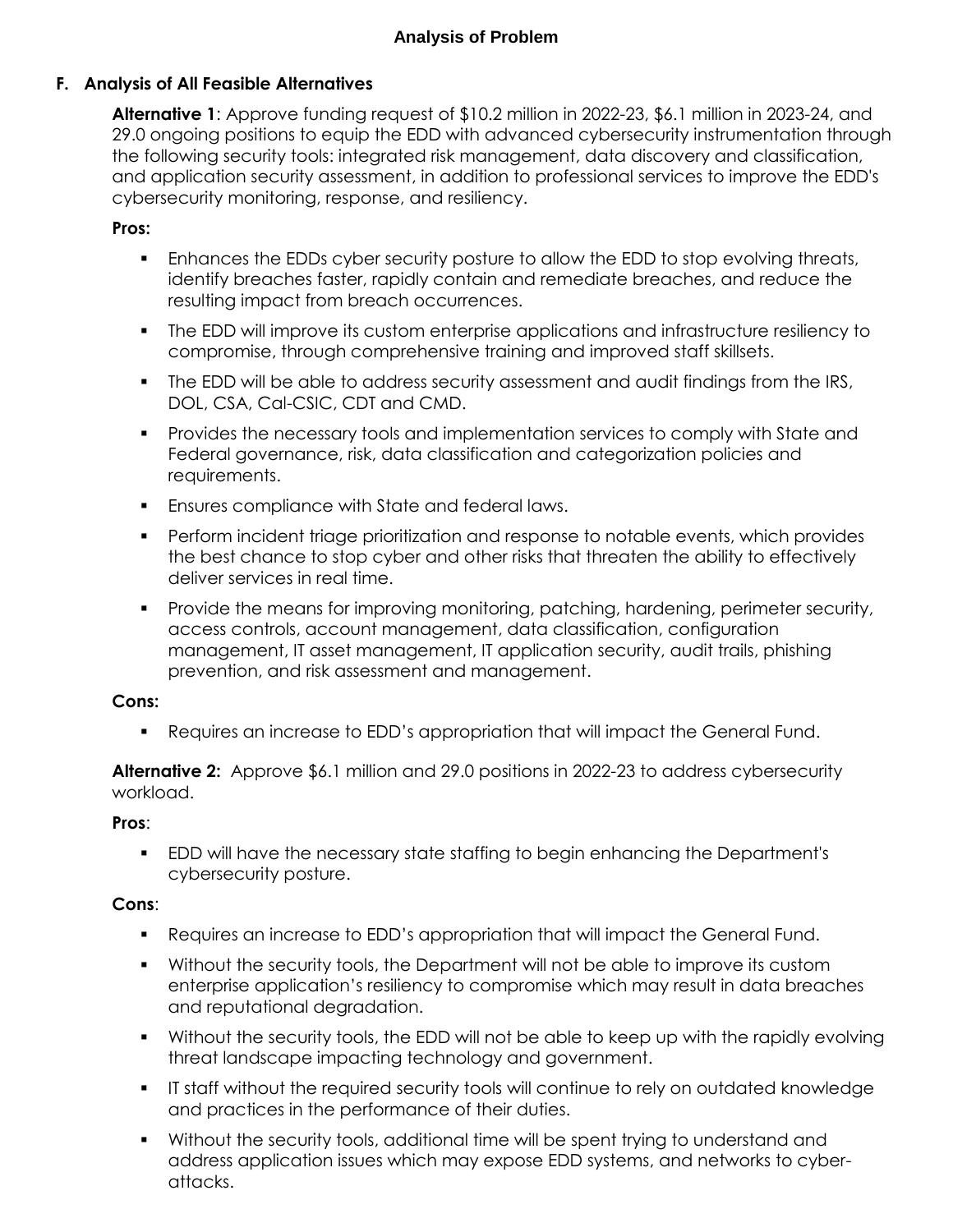- Will not adequately address current and future security audit and assessment findings.
- Will not adequately reduce EDD's susceptibility to security breaches.
- May result in greater costs in the long-term, if systems are not monitored 24/7, coded costs, reputational damage and continued non-compliance with State and federal correctly, or misconfigured due to lack of tools, implementation services, and training, due to potential compromised claimants/customer information, lost benefits, litigation laws.

#### **Alternative 3:** Reject this BCP.

**Pros**:

**Does not require a General Fund augmentation.** 

#### **Cons**:

- Cyber threats will continue to be burdensome and a financial issue to the State, the EDD and claimants/customers data may be subject to ransomware or other types of attacks.
- The EDD will not be staffed or equipped with a modern toolset to assist the Department with proactively addressing security audit findings from the IRS, DOL, CSA, Cal-CSIC, CDT and CMD.
- The EDD will be at significant risk of not being able to meet the security assessment and audit finding remediation requirements for existing and future assessments and findings.
- **The EDD will remain out of compliance with State and Federal policies and regulations** which could jeopardize funding sources to the EDD.
- Exploitation points and system vulnerabilities will continue to go unchecked and non- remediated, putting all information assets at risk of data breach, exposing Personally Identifiable Information of all working Californians.
- Jeopardizes the short and long-term security and integrity of services provided by the EDD to claimants/customers.
- Jeopardizes the well-being of the claimant/customer if a cyber event cuts off their needed access to EDD funds because of lack of capability.
- The EDD information assets are at risk of misclassification, improper control safeguards, unauthorized access, and potential disclosure.
- deficiencies in security preparedness, response and resilience. Outdated tools and untrained IT staff will result in an ill-equipped IT branch and
- No cost in short term but will result greater costs in the long term, without the requested tools, training, implementation services, 24/7 monitoring and staffing needs, which could result in breached claimants/customer information, lost benefits, litigation costs, reputational damage, public distrust and continued non-compliance with State and federal laws.

#### **G. Implementation Plan**

The ITB will follow the below implementation plan. Part 1 and 2 of the plan are complete.

- Part 1: Design
	- objectives, developed a strategically aligned capability map, and built a IT Organizational Architecture: The ITB defined organizational design future IT operating model.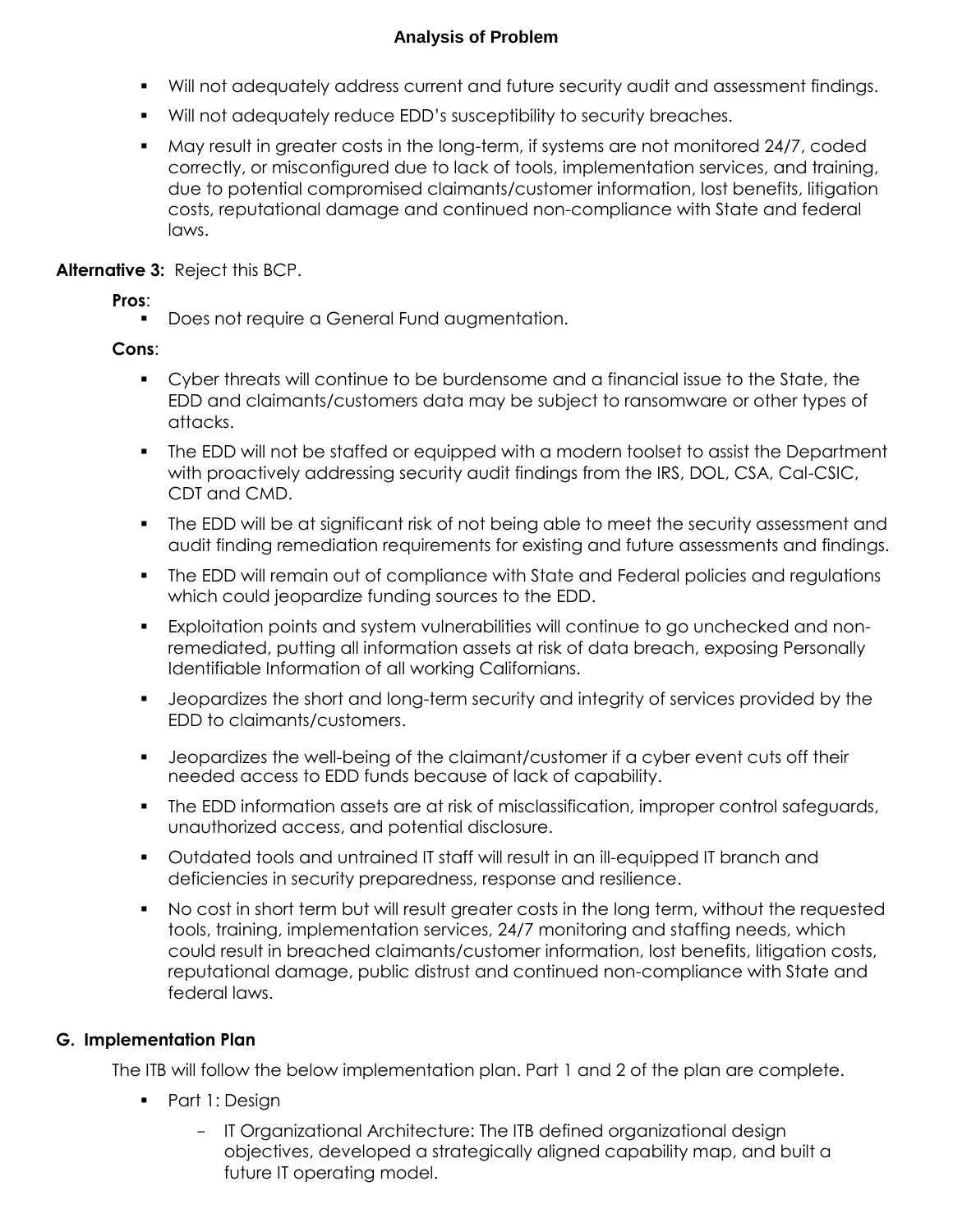- - Organizational Sketch: The ITB assigned workload to units (accountabilities and responsibilities), defined roles by work units, turned roles into jobs, defined reporting relationships between jobs, assessed options and selected a goforward organizational structure.
- **Part 2: Structure** 
	- - Organizational Structure: The ITB validated the organizational sketch, analyzed workforce utilization, defined competency framework, and identified competencies required for jobs.
	- - Organizational Charts: The ITB determined the number of positions per job, conducted a competency assessment, assigned staff to jobs, and built a workforce and staffing plan.
- Part 3: Implement
	- - Transition Strategy: The ITB will form an implementation team in partnership with the Human Resource Services Division (HRSD) to develop an organizational transition plan. The plan will include:
		- Establishing new and updating existing CEA policy concepts.
		- Finalizing the proposed organizational charts.
		- Creating and/or updating duty statements.
		- • Preparing personnel packages to request to reorganize the current divisions as well as establish and recruit for new positions.
		- • Obtaining HRSD and CalHR approval for the new and updated CEA. positions and overall reorganization.

 Implement Structure: Upon approval of this proposal and the passage of the 2022-23 budget, the ITB will submit the reorganization request and corresponding personnel packages to HRSD. Once approved by HRSD and CalHR, the ITB will finalize the reorganization and begin the recruitment process for the new positions. Additionally, the ITB will train managers to lead through change, define and implement a stakeholder engagement plan, and develop and implement individual transition plans to help staff adapt to change and ensure a smooth reorganization process.

#### **H. Recommendation**

 EDD recommends approving Alternative 1 as it will reduce the risk and adverse impacts of security attacks, data breaches, and will allow EDD to meet current and future workload demands. The creation of the CSD led by a new CEA, will enhance IT security across the EDD enterprise. EDD will be compliant with State and federal policies.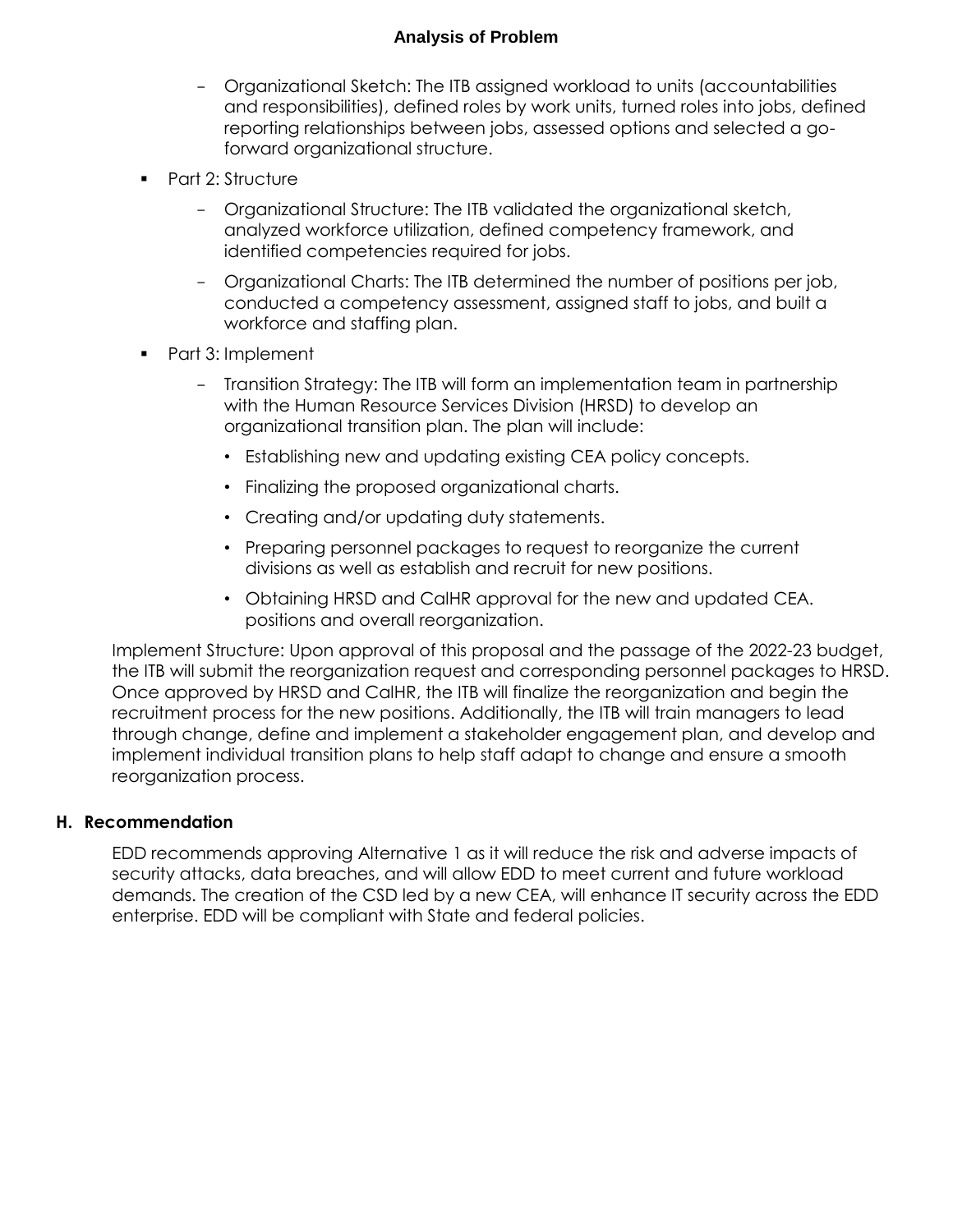# BCP Fiscal Detail Sheet

BCP Title: Cyber Security Resilience and Instrumentation

BR Name: 7100-014-BCP-2022-GB

Budget Request Summary

## Personal Services

| <b>Personal Services</b>        | <b>FY22</b> | <b>FY22</b>   | <b>FY22</b> | <b>FY22</b> | <b>FY22</b>     | <b>FY22</b> |
|---------------------------------|-------------|---------------|-------------|-------------|-----------------|-------------|
|                                 | Current     | <b>Budget</b> | $BY+1$      | $BY+2$      | $BY+3$          | $BY+4$      |
|                                 | Year        | Year          |             |             |                 |             |
| <b>Positions - Permanent</b>    | 0.0         | 29.0          | 29.0        | 29.0        | 0.0             | 0.0         |
| <b>Total Positions</b>          | 0.0         | 29.0          | 29.0        | 29.0        | 0.0             | 0.0         |
| Salaries and Wages              |             | 3.142         | 3,142       | 3,142       |                 |             |
| Earnings - Permanent            |             |               |             |             |                 |             |
| <b>Total Salaries and Wages</b> | \$0         | \$3,142       | \$3,142     | \$3,142     | \$0             | \$0\$       |
| <b>Total Staff Benefits</b>     |             | ,941          | 941,        | ,941        |                 |             |
| <b>Total Personal Services</b>  | \$0         | \$5,083       | \$5,083     | \$5,083     | $\overline{50}$ | \$0\$       |

### Operating Expenses and Equipment

| Operating Expenses and Equipment              | <b>FY22</b>     | <b>FY22</b>   | <b>FY22</b>     | <b>FY22</b>     | <b>FY22</b>     | <b>FY22</b> |
|-----------------------------------------------|-----------------|---------------|-----------------|-----------------|-----------------|-------------|
|                                               | Current         | <b>Budget</b> | $BY+1$          | $BY+2$          | $BY+3$          | $BY+4$      |
|                                               | Year            | Year          |                 |                 |                 |             |
| 5301 - General Expense                        |                 | 62            | 62              | 62              |                 |             |
| 5304 - Communications                         |                 | 39            | 39              | 39              |                 |             |
| 5322 - Training                               |                 | 101           | 101             | $10^{\circ}$    |                 |             |
| 5324 - Facilities Operation                   |                 | 186           | 86              | 186             |                 |             |
| 5326 - Utilities                              |                 |               |                 |                 |                 |             |
| 5340 - Consulting and Professional Services - |                 | ,200          |                 |                 |                 |             |
| External                                      |                 |               |                 |                 |                 |             |
| 5344 - Consolidated Data Centers              |                 | 62            | $\overline{62}$ | $\overline{62}$ |                 |             |
| 5346 - Information Technology                 |                 |               |                 |                 |                 |             |
| 539X - Other                                  |                 | 3,343         | 468             | 468             |                 |             |
| <b>Total Operating Expenses and Equipment</b> | $\overline{50}$ | \$5,075       | \$1,000         | \$1,000         | $\overline{50}$ | 50          |

### Total Budget Request

| <b>Total Budget Request</b> | EVOO<br>LL<br>Current<br>Year | $\sqrt{2}$<br>∠∠<br>Budget<br>Year | $T\vee$<br>77<br>$RY +$<br>י ט | $T\vee$<br>∠∠<br>$RVI^0$<br>ÐΙ | rvoc<br>▎∠∠<br>$BY+3$<br>، ب | rvoc<br>$\overline{L}$<br>BY+ |
|-----------------------------|-------------------------------|------------------------------------|--------------------------------|--------------------------------|------------------------------|-------------------------------|
| <b>Total Budget Request</b> | \$0                           | \$10,158                           | \$6,083                        | \$6,083                        | \$0                          | \$0                           |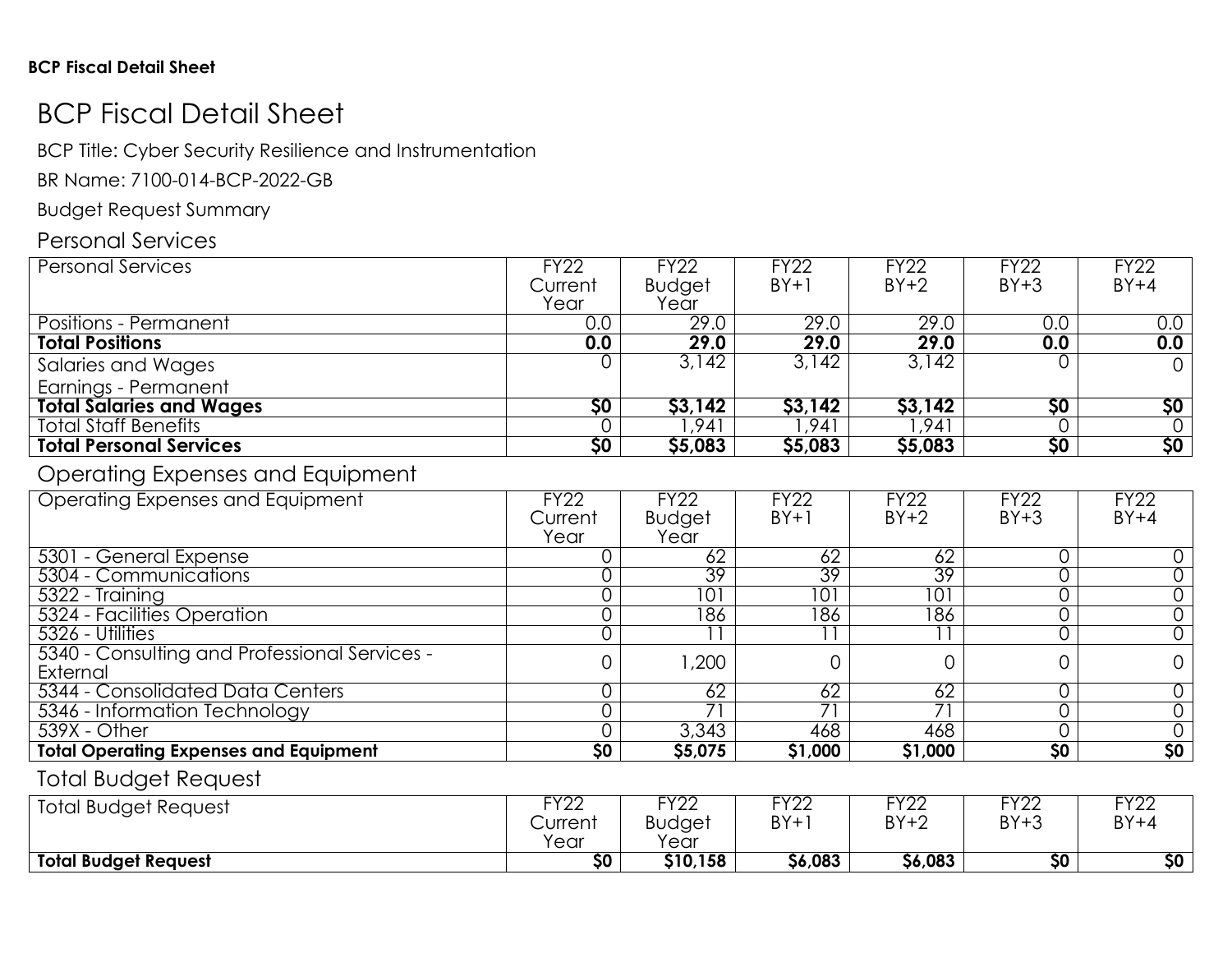# Fund Summary

## Fund Source

| <b>Fund Source</b>                         | ™22ء<br>Current<br>Year | <sup>-</sup> Y22<br><b>Budget</b><br>Year | Y22<br>$BY+1$ | <b>FY22</b><br>$BY+2$ | FY22<br>$BY+3$  | <b>FY22</b><br>$BY+4$ |
|--------------------------------------------|-------------------------|-------------------------------------------|---------------|-----------------------|-----------------|-----------------------|
| State Operations - 0001 - General Fund     |                         | 10,158                                    | 6,083         | 6,083                 |                 |                       |
| <b>Total State Operations Expenditures</b> | 50 <sub>2</sub>         | \$10,158                                  | \$6,083       | \$6,083               | \$0             | \$0                   |
| <b>Total All Funds</b>                     | 50 <sub>2</sub>         | \$10,158                                  | \$6,083       | \$6,083               | 50 <sub>2</sub> | $\overline{50}$       |
|                                            |                         |                                           |               |                       |                 |                       |

# Program Summary

# Program Funding

| Program Funding                       | ⊑∨∩r<br>Current<br>Year | rvoc<br><b>LL</b><br><b>Budget</b><br>Year | <b>LINU</b><br>BY+1 | FY22<br>$BY+2$ | FY22<br>$BY+3$ | rvor<br>$BY+4$ |
|---------------------------------------|-------------------------|--------------------------------------------|---------------------|----------------|----------------|----------------|
| 5920 - Unemployment Insurance Program |                         | 10,158                                     | 6,083               | 6,083          |                |                |
| Total All Programs                    | \$0                     | \$10,158                                   | \$6,083             | \$6,083        | \$0            | \$0            |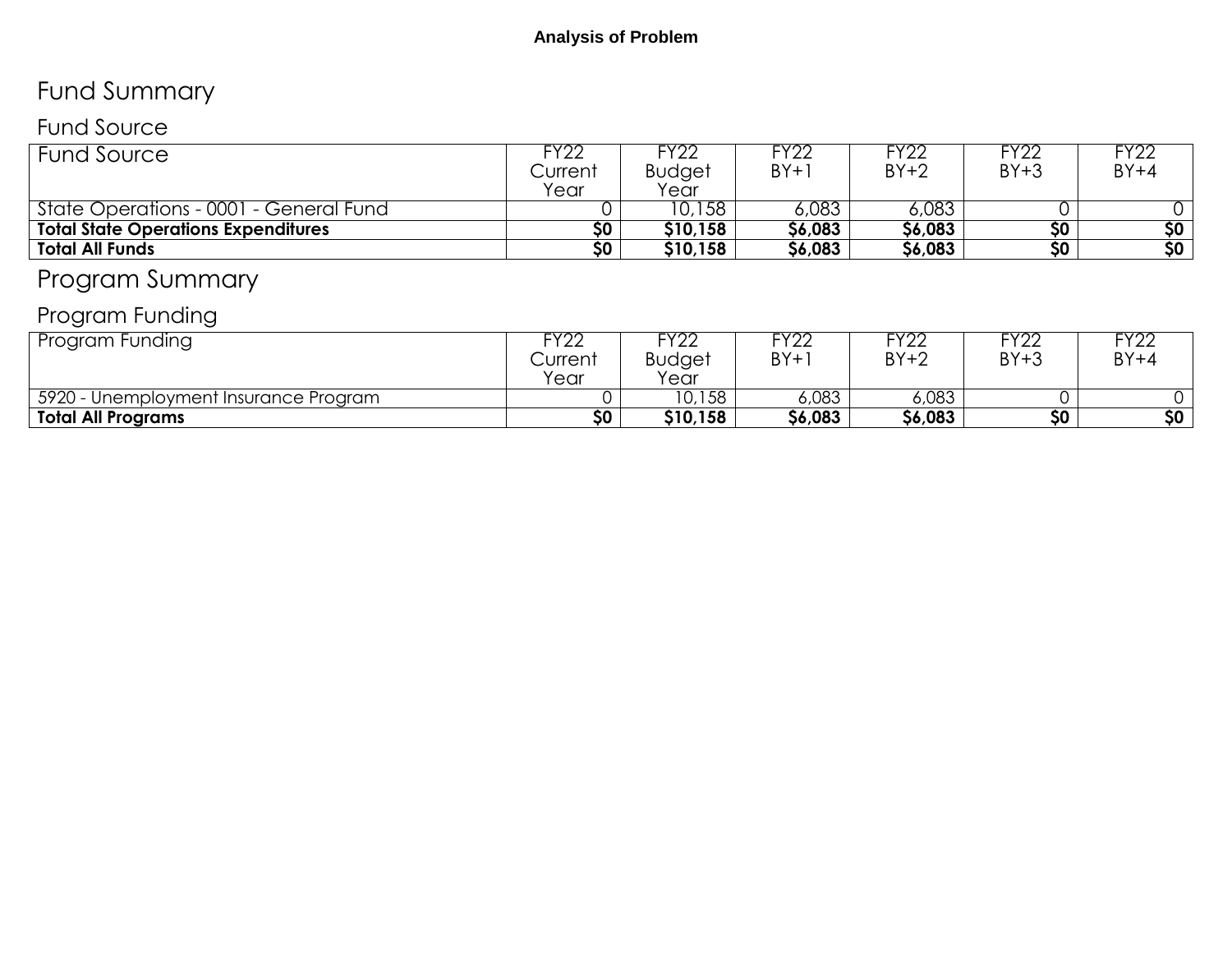## Personal Services Details

### **Positions**

| <b>Positions</b>             | <b>FY22</b> | <b>FY22</b>      | <b>FY22</b>      | <b>FY22</b> | <b>FY22</b>    | <b>FY22</b> |
|------------------------------|-------------|------------------|------------------|-------------|----------------|-------------|
|                              | Current     | <b>Budget</b>    | $BY+1$           | $BY+2$      | $BY+3$         | $BY+4$      |
|                              | Year        | Year             |                  |             |                |             |
| 1139 - Office Techn (Typing) | 0.0         | .0               | $\cdot$ .0       | .0          | 0.0            | 0.0         |
| 1401 - Info Tech Assoc       | 0.0         | $\overline{8.0}$ | 8.0              | 0.8         | 0.0            | 0.0         |
| 1405 - Info Tech Mgr I       | 0.0         | 6.0              | 6.0              | 6.0         | 0.0            | 0.0         |
| 1406 - Info Tech Mgr II      | 0.0         | 0.1              | $\overline{0}$ . | .0          | 0.0            | 0.0         |
| 1414 - Info Tech Spec II     | 0.0         | 1.0              | $\overline{1.0}$ | 1.0         | 0.0            | 0.0         |
| 1415 - Info Tech Spec III    | 0.0         | $\overline{0}$ . | $\overline{0}$ . | .0          | 0.0            | 0.0         |
| 7500 - - C.E.A. - A          | 0.0         | $\overline{0}$ . | $\overline{0}$ . | .0          | 0.0            | 0.0         |
| <b>Total Positions</b>       | 0.0         | 29.0             | 29.0             | 29.0        | 0.0            | 0.0         |
| Salaries and Wages           |             |                  |                  |             |                |             |
| Salaries and Wages           | <b>FY22</b> | FY22             | <b>FY22</b>      | <b>FY22</b> | <b>FY22</b>    | <b>FY22</b> |
|                              | Current     | <b>Budget</b>    | $BY+1$           | $BY+2$      | $BY+3$         | $BY+4$      |
|                              | Year        | Year             |                  |             |                |             |
| 1139 - Office Techn (Typing) |             | 44               | 44               | 44          | $\overline{0}$ |             |
| 1401 - Info Tech Assoc       |             | 789              | 789              | 789         | 0              |             |

1406 - Info Tech Mgr II 0 | 135 | 135 | 135 | 0 | 0

1414 - Info Tech Spec II 0 | 1,189 | 1,189 | 1,189 | 0 | 0 1415 - Info Tech Spec III 0 | 119 | 119 | 0 | 0 |

**Total Salaries and Wages** \$0 \$3,142 \$3,142 \$3,142 \$3,142 \$0 \$0 \$0

- A 0 | 160 | 160 | 160 | 0 | 0

1405 - Info Tech Mgr I 0 706 706 706 0 0

### Staff Benefits

7500 - - C.E.A.

| <b>Staff Benefits</b>                      | FY22    | <b>FY22</b>   | <b>FY22</b> | <b>FY22</b> | <b>FY22</b> | <b>FY22</b> |
|--------------------------------------------|---------|---------------|-------------|-------------|-------------|-------------|
|                                            | Current | <b>Budget</b> | $BY+1$      | $BY+2$      | $BY+3$      | $BY+4$      |
|                                            | Year    | Year          |             |             |             |             |
| 5150150 - Dental Insurance                 |         | 24            | 24          | 24          |             |             |
| 5150200 - Disability Leave - Industrial    |         |               |             |             |             |             |
| 5150210 - Disability Leave - Nonindustrial |         |               |             |             |             |             |
| 5150350 - Health Insurance                 |         | 569           | 569         | 569         |             |             |
| 5150500 - OASDI                            |         | 184           | 184         | 184         |             |             |
| 5150600 - Retirement - General             |         | 991           | 991         | 991         |             |             |
| 5150700 - Unemployment Insurance           |         | ◠             |             |             |             |             |
| 5150750 - Vision Care                      |         |               |             |             |             |             |